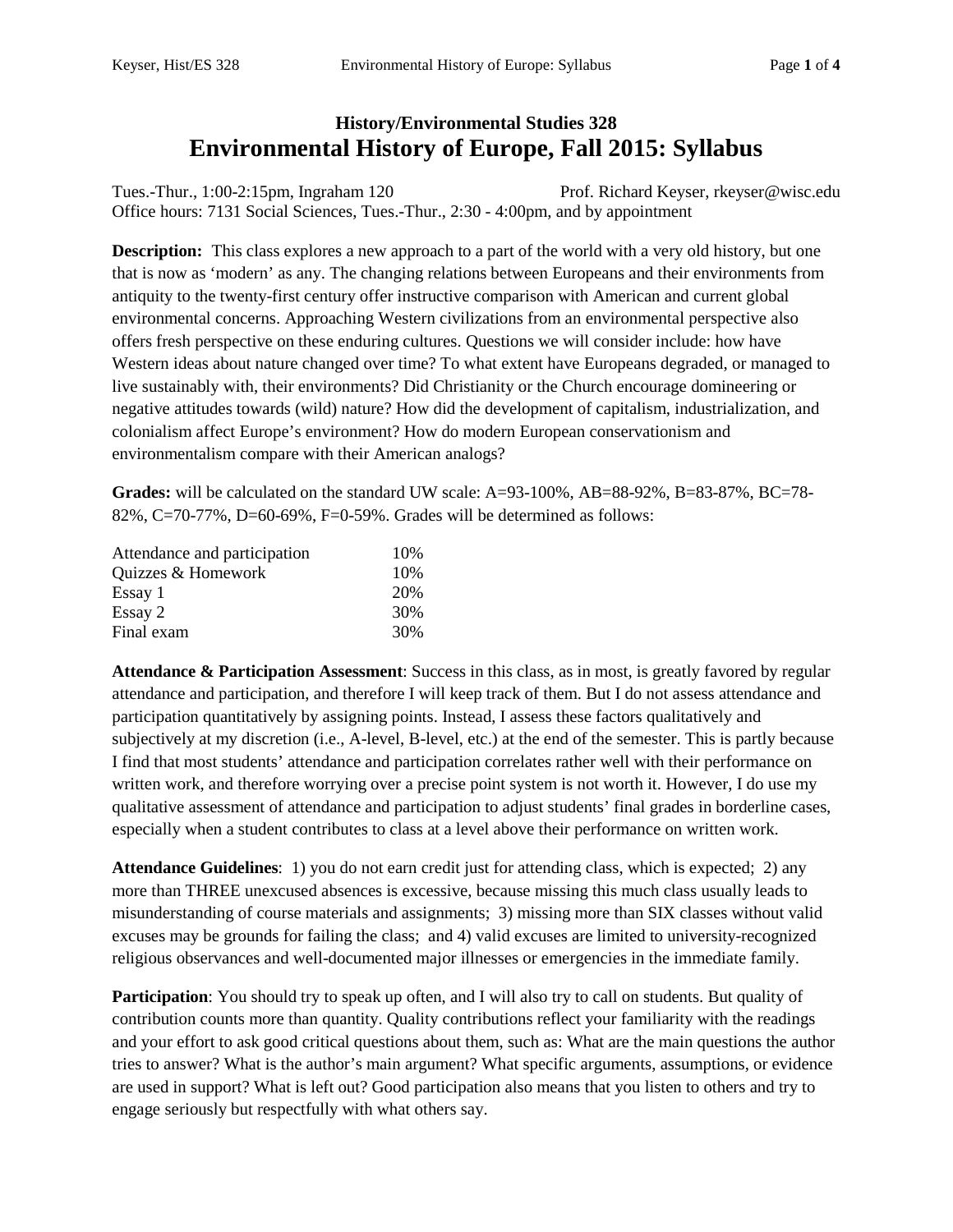**Reading Notes**: You should always read each weekly assignment carefully, take notes, and prepare a short summary of, response to, and critical questions provoked by the readings as a basis for class discussion (1-2 pages, handwritten or typed). Normally I will not collect these, but if you are having trouble, reviewing such notes is a good place to begin a discussion with me. Such notes are also very helpful in preparing for exams and papers.

**Quizzes and Homework Assignments:** There will be occasional (aprox. 4-5 over the semester) quizzes or short homework assignments, usually of one page or less, which will usually ask you to explain one or a few key terms or concepts in about a paragraph each.

**Papers**: There will be two essays that will ask you to respond critically to the assigned readings and class discussions by developing your own argument. Detailed topics and guidelines will be given later, one to two weeks before the due dates. Papers must be turned in both as paper copies in class, and as electronic copies to an anti-plagiarism website. Late papers will be heavily penalized: they will be marked down one grade per class day late. For help with papers, besides asking me and reading the guides on my website [\(http://www.ssc.wisc.edu/~rkeyser/?page\\_id=80\)](http://www.ssc.wisc.edu/%7Erkeyser/?page_id=80), you can get additional individual help at both the History Lab: [http://history.wisc.edu/thehistorylab.htm;](http://history.wisc.edu/thehistorylab.htm) and the Writing Center: [http://writing.wisc.edu/index.html.](http://writing.wisc.edu/index.html)

Final Exam: This will be comprehensive, covering everything studied in the course, including both factual material and the broader ideas and themes of the course. The format will include some identification, short-answer essays, as well as one or two longer essays.

**Academic Honesty**: Your written work must reflect your own ideas, and where you draw on others' words or ideas you need to indicate this clearly with proper quotations and citations. Academic dishonesty will not be tolerated, and all appropriate penalties, including failing the course, will be strictly enforced. As state law for the UW System states, academic misconduct includes, but is not limited to "claim[ing] credit for the work or efforts of another without authorization or citation" [\(https://www.students.wisc.edu/doso/docs/uws\\_chapter\\_14.pdf\)](https://www.students.wisc.edu/doso/docs/uws_chapter_14.pdf). For plain-language guidance, see: [https://www.students.wisc.edu/doso/students/.](https://www.students.wisc.edu/doso/students/) Specifically on the proper ways to give credit to sources, consult the Writing Center [\(http://www.writing.wisc.edu/\)](http://www.writing.wisc.edu/) and download their handout 'Acknowledging, Paraphrasing, and Quoting Sources:' [http://writing.wisc.edu/Handbook/Acknowledging\\_Sources.pdf](http://writing.wisc.edu/Handbook/Acknowledging_Sources.pdf) .

**Accommodations:** If you need accommodations due to any disability, please let me know within the first two weeks of class, i.e. by Sept. 12. In order to maintain confidentiality, you may do so by coming to my office hours or by emailing me to arrange a meeting. You will need to provide documentation from the McBurney Disability Resource Center, 702 West Johnson St., Suite 2104, tel. 608-263-2741, email: [mcburney@studentlife.wisc.edu.](mailto:mcburney@studentlife.wisc.edu)

**Required Books & Course Pack:** You need to acquire the three required books and the Course Pack for this class, and bring them to class on the days when they are assigned. They are listed here below in the order in which they will be assigned. The books are available, among other places, the UW Bookstore: [www.uwbookstore.com.](http://www.uwbookstore.com/) The Course Pack is available from the Social Sciences Copy Center, in 6120 Social Sciences:<http://copy.ls.wisc.edu/>. Both the books and the Course Pack will also be on reserve at College Library.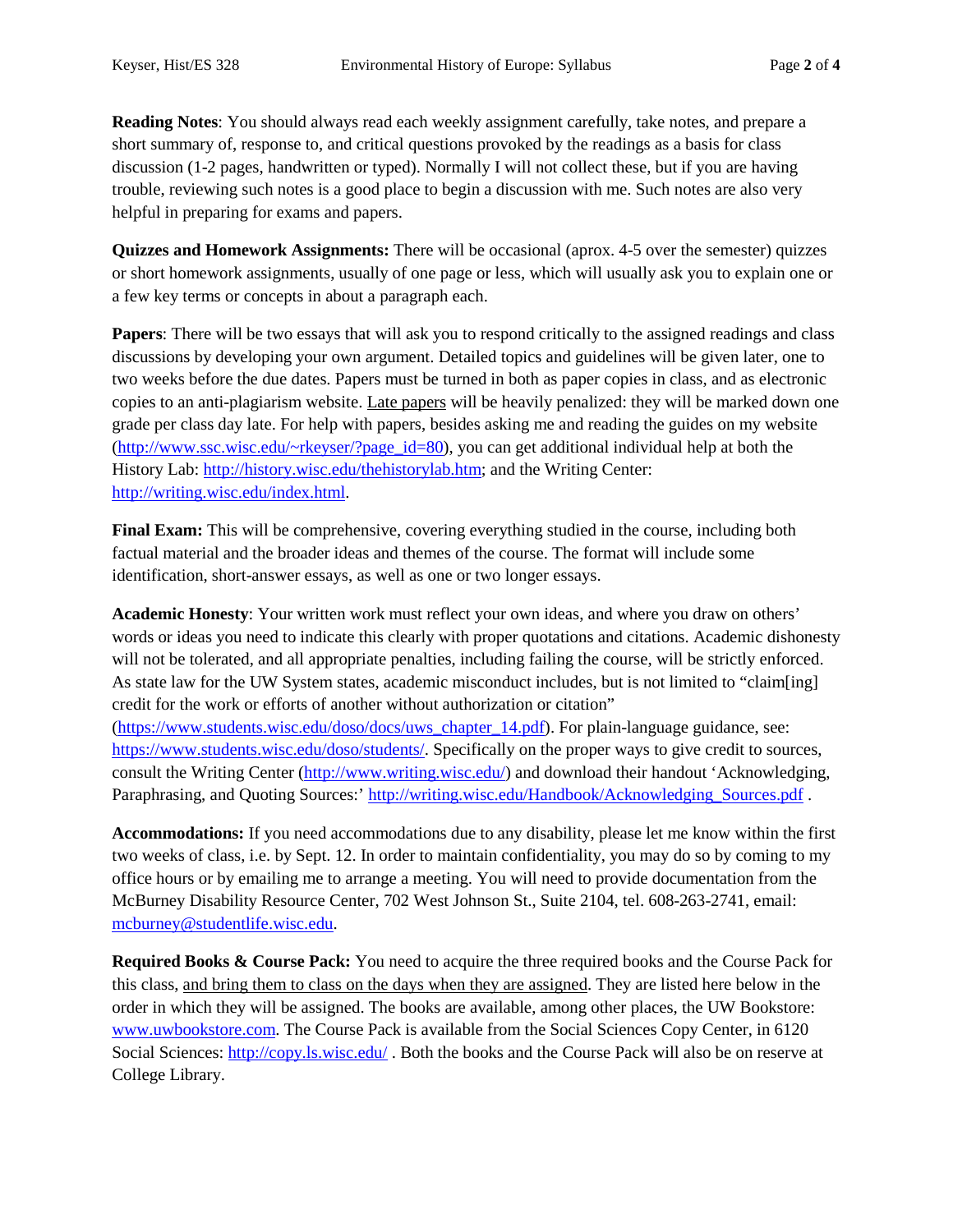Hoffmann, Richard. *An Environmental History of Medieval Europe*. Cambridge University Press, 2014. Keyser, Richard. *Course Pack for ES/Hist 328*. Social Science Copy Center, 2015. Mark Cioc. *The Rhine: An Eco-Biography, 1815-2000*. University of Washington Press, 2006. Bess, Michael. *The Light-Green Society: Ecology and Technological Modernity in France, 1960-2000*. The University of Chicago Press, 2003.

**Reading Assignments:** you should read each week's assignments in the order they are listed on the syllabus and finish all of them by Tuesday's class. This will enable you to make connections among the readings and to use class time to review, clarify, and ask questions about the week's material.

### **SCHEDULE**

- Week 1, Thur., Sept.3. Introduction: Nature, Culture, & Environmental History. Hoffmann, *Environmental History*, Introduction, pp. 1-16; begin ch. 1, pp. 21-29. Course Pack, ch. 1: Ancient Middle East.
- Week 2, Sept. 8-10. Classical Mediterranean Civilizations: an Environmental Crisis? Hoffmann, *Environmental History*, ch. 1, pp. 21-43; ch. 2, pp. 51-56. Course Pack: Grove and Rackham, *The Nature of Mediterranean Europe*, ch. 1, pp. 8-19; and ch. 11, pp. 167-74 (Greece & Italy), 188-89 (conclusion). Course Pack, ch. 2: Ancient Greece and Rome.
- Week 3, Sept. 15-17. Fall of Rome and the Early Middle Ages. Hoffmann, *Environmental History*, ch. 1, pp. 43-50; ch. 2, pp. 57-71, 78-84. Begin Course Pack, ch. 3: Medieval Europe.
- Week 4, Sept. 22-24. The Middle Ages: Cultural Ideas & Social Practice. Hoffmann, *Environmental History*, ch. 3, pp. 85-112. Course Pack, ch. 3, Medieval Europe.

## **Sept. 29: Essay 1 Due.**

Week 5, Sept. 29 - Oct. 1. The Formation of European Landscapes: Open Fields & Woodlands. Hoffmann, *Environmental History*, ch. 4, pp. 113-33. Course Pack: Rackham, *History of the Countryside*, ch. 1, pp. 1-5; & ch. 5, pp. 62-68; 75-77; & 85-89.

- Week 6, Oct. 6-8. Sustainability & Resource Management. Hoffmann, *Env. History*, ch. 5, pp. 155-68; ch. 6, pp. 237-40; & ch. 7, pp. 241-78. Course Pack, begin ch. 4: The Plague.
- Week 7, Oct. 13-15. Population, Climate, & Disease in the Late Medieval Crises. Hoffmann, *Env. History*, ch. 8, pp. 279-86, 289-98; ch. 9, pp. 318-41; ch. 10, pp. 342-51. Course Pack, ch. 4: The Plague.